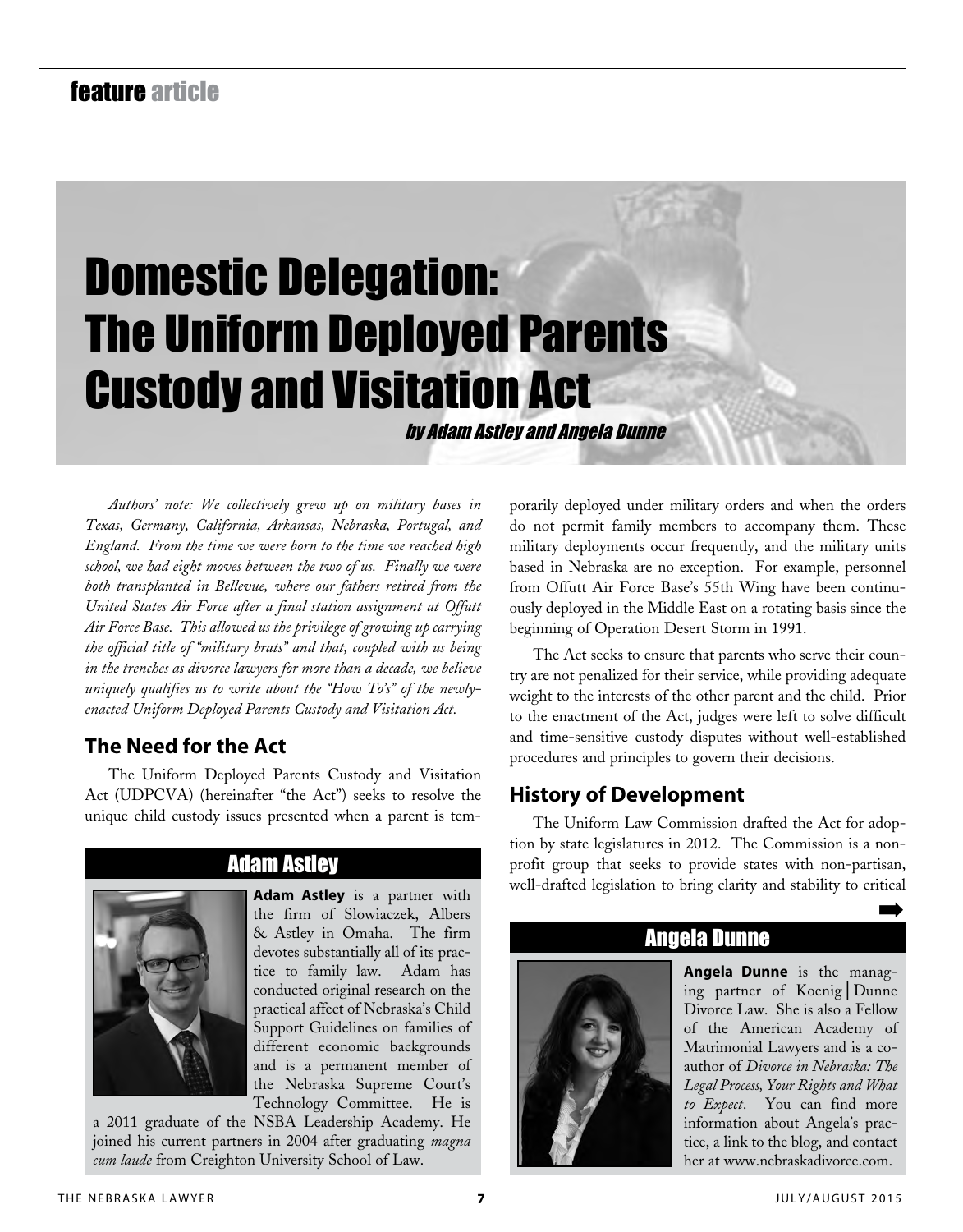#### **Domestic Delegation**

areas of state-based statutory law. Most attorneys will recognize the Commission as the creator of staples such as the Uniform Commercial Code, the Uniform Probate Code, and for family law practitioners, both the Uniform Child Custody Jurisdiction and Enforcement Act (UCCJEA) and the Uniform Interstate Family Support Act (UIFSA). The drafting committee was comprised of judges, law professors, practicing attorneys and representatives of the military. In 2013, the American Bar Association approved the proposed Act for consideration by the 50 states.

In 2013, Nebraska began considering adoption of the Act. Senator Sue Crawford from Bellevue recognized the need for legislation such as the Act to address the needs of a military community. She formed a group of practicing Nebraska divorce attorneys, military members, legislators, and liaisons to determine whether the Act was a good fit for our military families. Both authors of this article served on the committee. The committee met several times with Senator Crawford in 2014 to discuss several considerations, including integrating other Nebraska statutes and case law into the Act, whether the Act would modify the existing requirements that the Court consider the best interests of the child, the constitutionality of the Act, and whether the Act unnecessarily usurped the independent discretion of the Court. Senator Crawford's staff integrated several amendments into the uniform version of the Act to address the concerns raised by committee members.

On February 26, 2015, Senator Crawford introduced a bill to adopt the Act, and the bill was passed by the Legislature, approved by the Governor, and enacted into law. The Act amended Sections 43-2922 and 43-2929, Revised Statutes Cumulative Supplement, 2014, and outright repealed Section 43-2929.01.

#### **What It Means**

Under the Act, a deploying parent may delegate all or part of his or her custodial responsibility to an adult non-parent for the period of the deployment. This delegation is accomplished in one of three ways: (1) by mutual agreement between the parties, in which case the agreement is enforceable by its terms, and no court action is required; (2) by executing a power of attorney delegating custodial responsibility if no other parent possesses custodial responsibility; or (3) by obtaining a temporary court order prior to deployment.

Regardless of the method selected, any delegation of custodial responsibility will terminate after the deploying parent returns from deployment. Further, the grant does not create an independent continuing right as to caretaking authority, decision-making authority, or limited contact in an individual to whom it is granted.

Under the Act, a court may grant caretaking authority to a

non-parent who is an adult family member of the child or an adult with whom the child has a close and substantial relationship. "Close and substantial relationship" means a relationship in which a significant bond exists between the child and the non-parent. "Custodial responsibility" includes all powers and duties relating to caretaking authority and decision-making authority for a child. "Family member" means a sibling, aunt, uncle, cousin, stepparent or grandparent or an individual recognized to be in a familial relationship with a child under Nebraska law.

Unless a grant of caretaking authority to a non-parent is agreed to by the non-deploying parent, the Court cannot delegate parenting time greater than (1) the amount of time granted to the deploying parent under a permanent custody order, but the court may add unusual travel time necessary to transport the child; or (2) in the absence of a permanent custody order that is currently in effect, the amount of time that the deploying parent habitually cared for the child before being notified of deployment, but the court may add unusual travel time necessary to transport the child.

Two relevant examples where a Court might grant caretaking authority would include a stepparent or grandparents who are deeply involved in the child's life. In that case, particularly if there is significant conflict between the deploying and non-deploying parent, it is easy to see how the child would benefit from continued contact with these relatives during the deployment. Further, it is plausible that the impact of the deployment on the child would be increased if the child was prohibited from contacting the deployed parent or any member of the deployed parent's family for a period of several months to one year.

Our primary concern with the original version of the Act was that it lacked specific criteria of required evidence to show what demonstrates a "close and substantial relationship" and it lacked critical consideration of the best interests of the child. The Nebraska version of the Act therefore includes a unique set of factors the court must consider in evaluation of any delegation of custodial responsibility. That list of criteria includes:

> 1. The emotional, physical, and developmental needs of the minor child;

2. The minor child's opinion or preference;

3. The level of involvement and the extent of predeployment parenting responsibility exercised by the non-parent;

4. The quality of the relationship between the minor child and the non-parent;

5. The strength of the minor child's ties to the non-parent;

6. The extent to which the delegation would interfere or support the minor child's existing school, sports, and extra-curricular activities;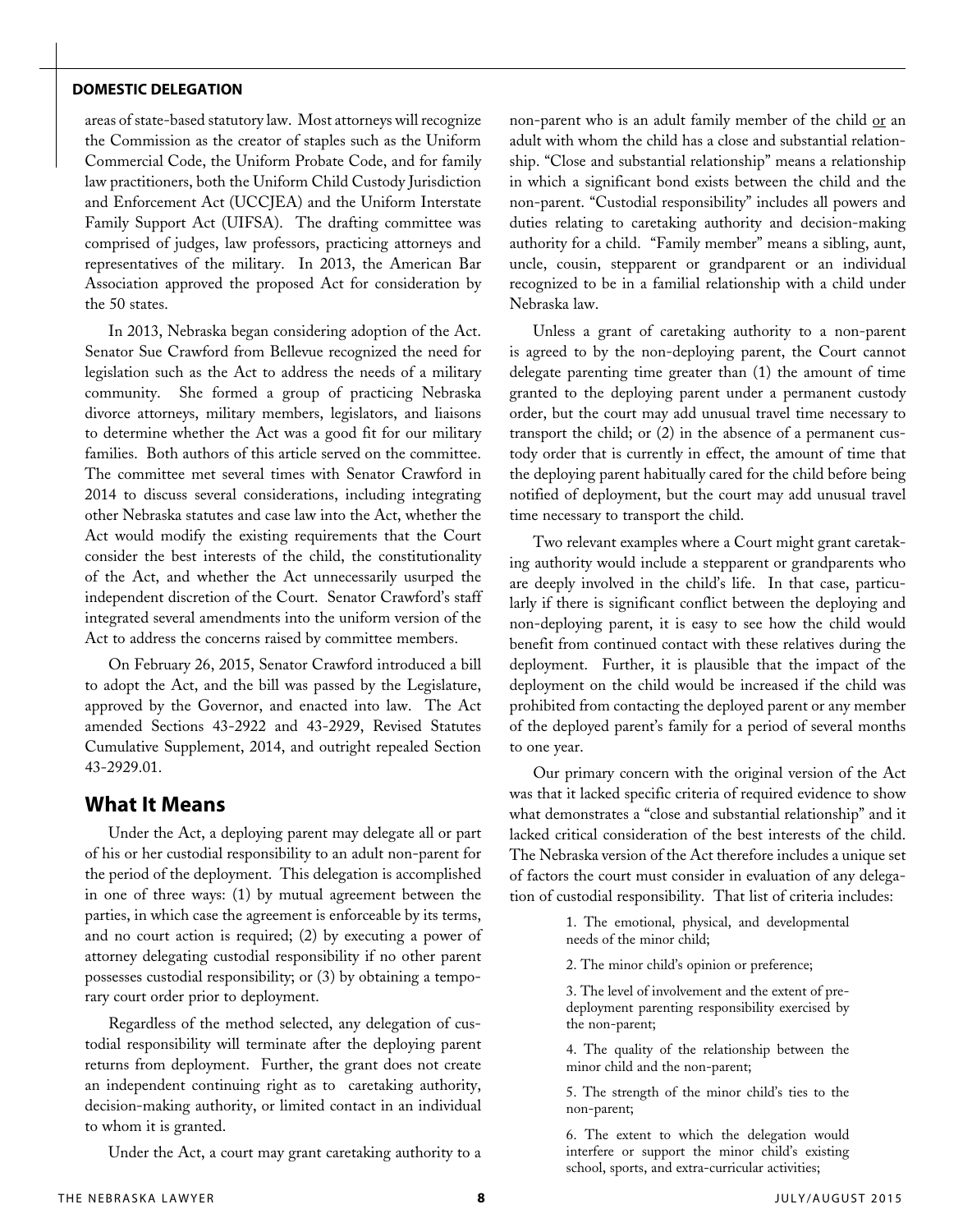#### **Domestic Delegation**

7. The age, maturity, and living conditions of the non-parent; and

8. The likelihood that allowing the delegation would increase or decrease the hostilities between the parties involved.

We were concerned that, without this type of framework, there could be a "free-for-all" in terms of the types of people for whom delegation would be sought and the reasons given for the delegation. We intended this list of factors to help Courts filter the "desirable" cases, where delegation made sense, from the frivolous ones.

#### **Constitutional Considerations**

In addition to our desire to provide guidance to District Courts, we were also concerned that the delegation of parenting functions might violate the U.S. Supreme Court's ruling in *Troxel v. Granville*, 530 U.S. 57 (2000). *Troxel* struck down a broadly-worded Washington statute that allowed for any third party to petition a Court for child visitation rights over the objection of the biological parent. But *Troxel* made waves because it involved a statute being invoked by a grandparent whose child (the biological father) was deceased, and who sought visitation with her granddaughter. In a sense, *Troxel*  invalidated an undesirable statute that was being invoked for what most lawyers would consider to be a legitimate purpose.

The Uniform Law Commission's Drafting Committee considered the *Troxel* decision in detail and concluded that the Act is constitutional. The *Troxel* decision relied heavily on the principle that a fit parent's decisions regarding their child's best interest must be accorded significant weight in a child custody determination. Because only one biological parent was living in *Troxel*, there was no disagreement *between biological parents* concerning the best interests of the child. The surviving parent's determination was therefore entitled to substantial consideration by the Court, and that consideration was not provided for in the Washington statute. Unlike the facts in *Troxel*, contested parental delegation cases brought under the Act would involve the competing determinations between two biological parents as to the best interests of their child. Since both biological parents have the same fundamental constitutional rights to make child-rearing decisions, a Court acts appropriately when its actions serve only to break a tie.

Secondly, the Drafting Committee felt that parental delegation cases under the Act were distinguishable from the *Troxel* opinion because only a portion of the parenting time or authority would be delegated, the delegation would be temporary, and the full rights of the non-deploying parent (as determined by their custody order) would be left intact. As such, the Committee felt that, when used properly, the Act would only permit delegation of the rights allocated to the deploying parent, which would be analogous to a parent exercising his or her

right to leave the child with a third party when he or she goes on vacation. Such a practice might not be always desirable, but it does not rise to the level of a constitutional violation.

Thirdly, the Drafting Committee found that courts in many states have upheld similar delegations of parenting time and authority when the delegation was incident to a military deployment and temporary in nature. Some of those opinions are *In re Trotter*, 829 N.W.2d 191 (Iowa Ct. App. 2013); *Faucett v. Vasquez*, 984 A.2d 460 (N.J. Super. Ct. App. Div. 2009); *McQuinn v. McQuinn*, 866 So.2d 570 (Ala. Civ. App. 2003); and *In re Marriage of DePalma*, 176 P.3d 829 (Colo. App. 2007). In each of these opinions, the courts construed these disputes not as "non-parent" or grandparent visitation cases, but rather, as disputes between two fit parents over how to handle one parent's impending military deployment. Those courts found that because the delegation orders were temporary and did not infringe on the parenting time allocated to the non-deploying parent, they passed constitutional muster.

## **How the Act Works**

First, a deploying parent is required to notify the other parent of a pending deployment no later than seven days after receiving notice of deployment. Then each parent must provide, in writing to the other parent, a plan for fulfilling that parent's share of custodial responsibility during deployment as soon as reasonably possible. The parents may enter into a temporary agreement during deployment and such agreement must be in writing and signed by both parents and any non-parent to whom custodial responsibility is granted.

A temporary agreement must include:

1. The destination, duration and conditions of the deployment that is the basis for the agreement;

2. The allocation of caretaking authority among the deploying parent, the other parent, and the non-parent;

3. Details regarding any decision-making authority that accompanies the caretaking authority;

4. Details regarding any grant of limited contact to the non-parent;

5. A process for dispute resolution between the other parent and non-parent;

6. The frequency, duration, and means by which the deploying parent will have contact with the minor child;

7. Details regarding the contact between the deploying parent and child while the deploying parent is on leave;

8. Acknowledgement that any party's child support obligation cannot be modified by the agreement and that changing the terms of the obligation during deployment requires court-ordered